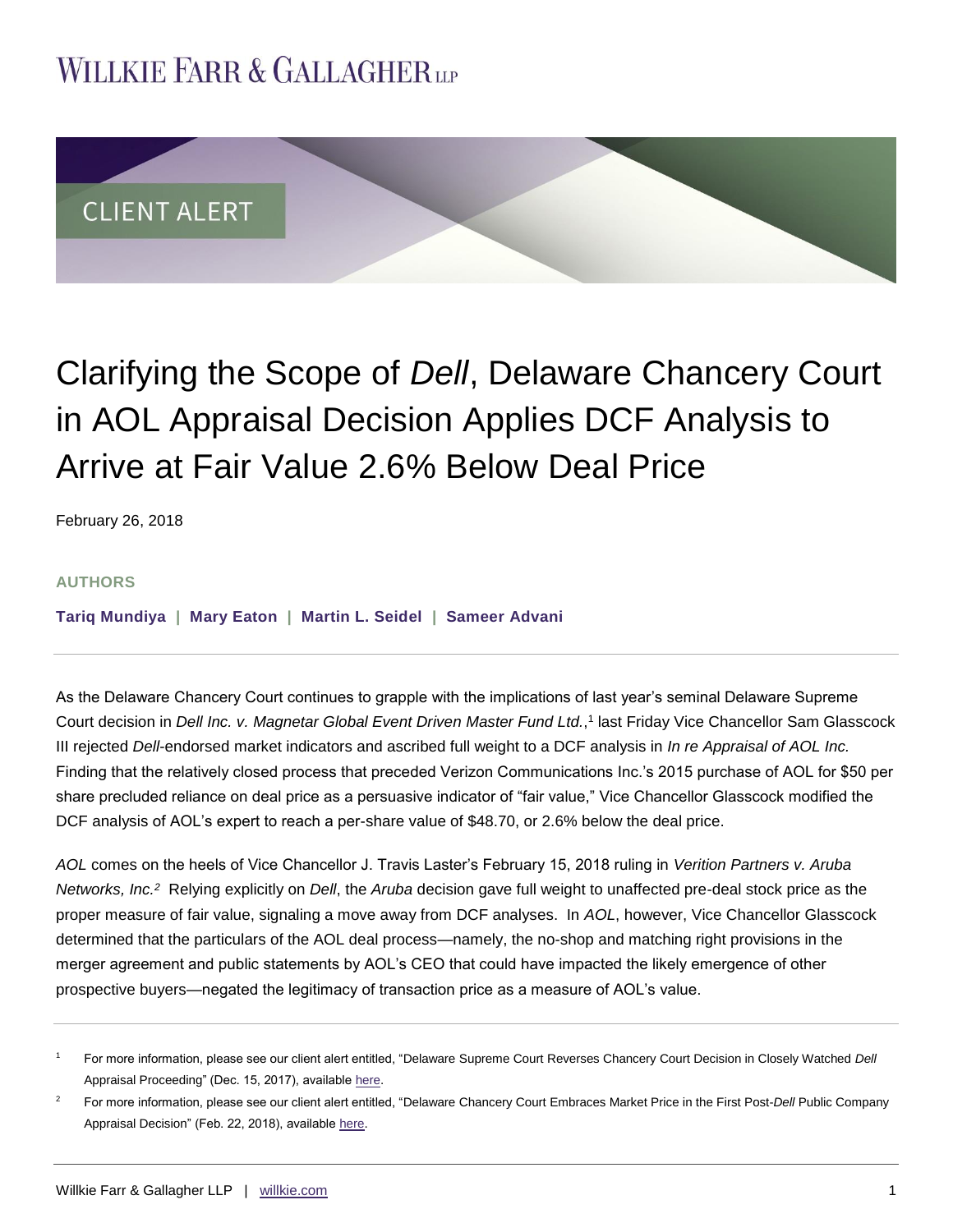## **Clarifying the Scope of** *Dell***, Delaware Chancery Court in AOL Appraisal Decision Applies DCF Analysis to Arrive at Fair Value 2.6% Below Deal Price**

In the *AOL* opinion, Vice Chancellor Glasscock identified the following criteria that a transaction must meet before *Dell*'s focus on market indicators becomes applicable: A "transaction is *Dell* Compliant where (i) information was sufficiently disseminated to potential bidders, so that (ii) an informed sale could take place, (iii) without undue impediments imposed by the deal structure itself." If a transaction is not *Dell* compliant, then, according to Vice Chancellor Glasscock, deal price may not represent "an unhindered, informed, and competitive market valuation," and, therefore, may not offer persuasive evidence of fair value.

In analyzing whether the AOL merger was *Dell* compliant, Vice Chancellor Glasscock found "the matter a close question," as there were several indicia of reasonable competition. At the time of the merger, it was widely known that AOL was "likely in play," AOL spoke with numerous other potential purchasers, there were no major conflicts of interest, and the post-agreement period was not protected by a prohibitive breakup fee. Still, the Verizon merger agreement—unlike the transaction in *Dell*—included a no-shop period and unlimited three-day matching rights, and AOL declined to conduct an auction or actively shop the company once Verizon emerged as a buyer. More concerning, as Vice Chancellor Glasscock repeatedly emphasized, were statements made at the time by AOL CEO Tim Armstrong. After the Verizon transaction was announced, Mr. Armstrong stated publicly that he was "committed to doing the deal with Verizon" and had given the company "his word" that "the deal is going to happen." In the court's view, this "signaled to potential market participants that the deal was done, and that they need not bother making an offer."

Due to these concerns, the AOL merger was deemed not *Dell* compliant. Vice Chancellor Glasscock further concluded that deal price not only warranted no deference, but should not be given any weight at all, as there is no "principled way to use deal price under [such] circumstances." Instead, as the parties themselves both advocated, the court undertook a DCF analysis in order to determine fair value, with transaction price relegated to the role of "a check on that DCF valuation."

Vice Chancellor Glasscock began his DCF analysis by dismissing the plaintiff's expert valuation—\$68.98 per share—as unreasonable and potentially the result of impartiality. Instead, he used the valuation provided by the defendant's expert—\$44.85 per share—as a starting point. The court next adjusted that price based on four items: "(1) the proper cash flow projections for the DCF; (2) the operative reality assumed in the DCF with regard to two deals [pending with AOL]; (3) the proper projection period and terminal growth rate; and (4) how much of AOL's cash balance must be added back after the DCF." After an extensive analysis of each of these factors, Vice Chancellor Glasscock arrived at a final DCF-based fair value of \$48.70 per share, and gave dispositive weight to this result.

The *AOL* opinion did not seriously consider pre-merger stock price as a factor in its analysis, which is especially noteworthy considering the complete reliance on market price in *Aruba*. In a footnote, Vice Chancellor Glasscock acknowledged the *Aruba* decision and the potential usefulness of "an efficiently derived stock trading price" as "a check on fair value analysis," and noted that the unaffected AOL stock price was \$42.59. However, no party in *AOL* advocated a